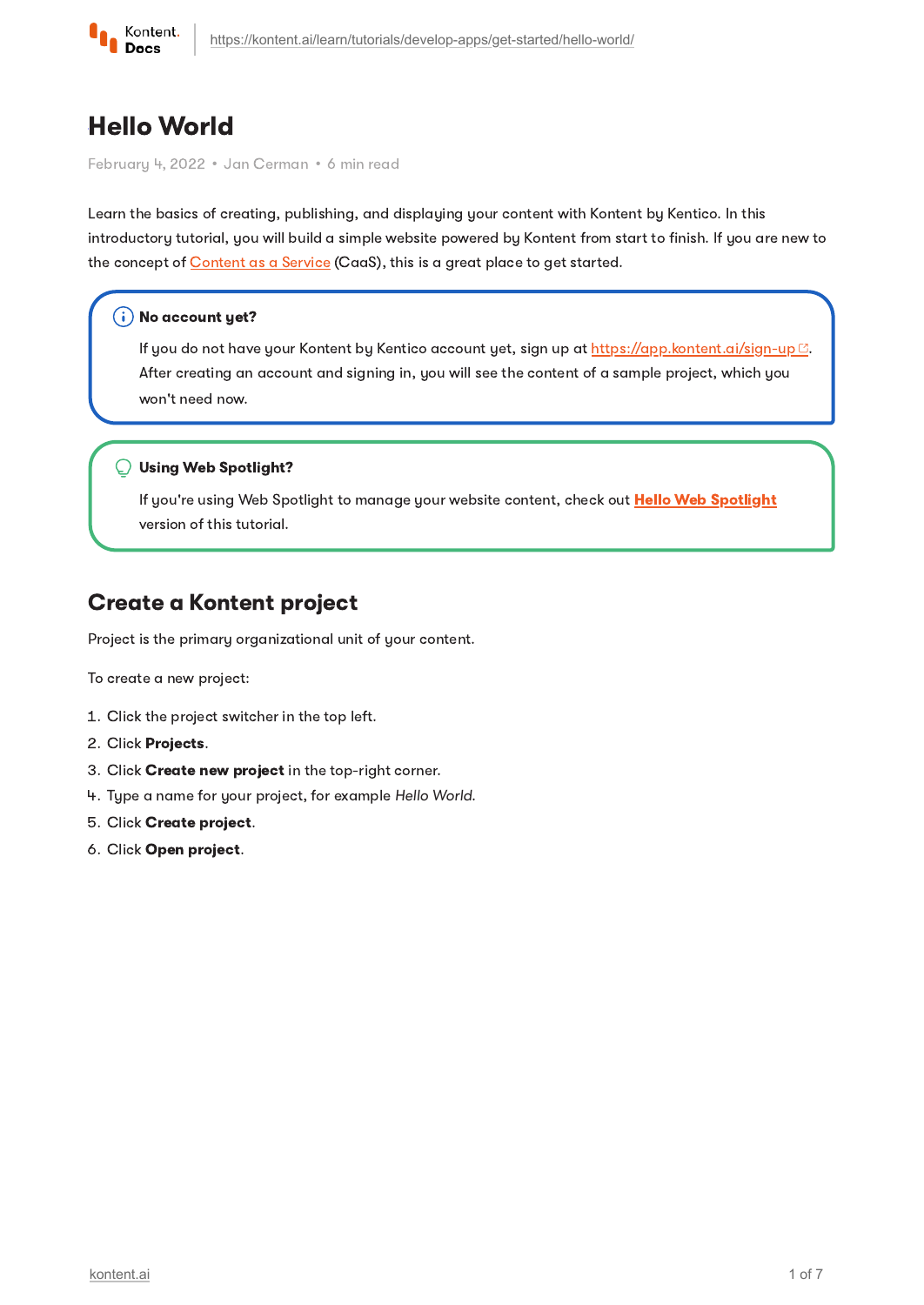



Open a list of your Kontent projects

Now you can model the first content type.

# Create a content type

Content types (sometimes called content templates) define the structure of a piece of content – a content item. They are made of content elements such as texts and images. Think of content types as templates that you will create, and be able to re-use in the future.

A content type can be used by a single content item (for example, a homepage) or by many content items (for example, each article can be based on the same Article content type).

Now create a content type for a homepage with a headline, some text, and a picture:

- 1. In  $\boxminus$  Content model, click Create new.
- 2. In Content type name, type Homepage.
	- 1. Drag in a Text element and name it Headline.
	- 2. Drag in a Rich text element and name it Body text.
	- 3. Drag in an Asset element and name it Picture.
- Click Save.

That's it, your content type is ready to use.

To see all the content types that were created, select  $\boxminus$  Content model.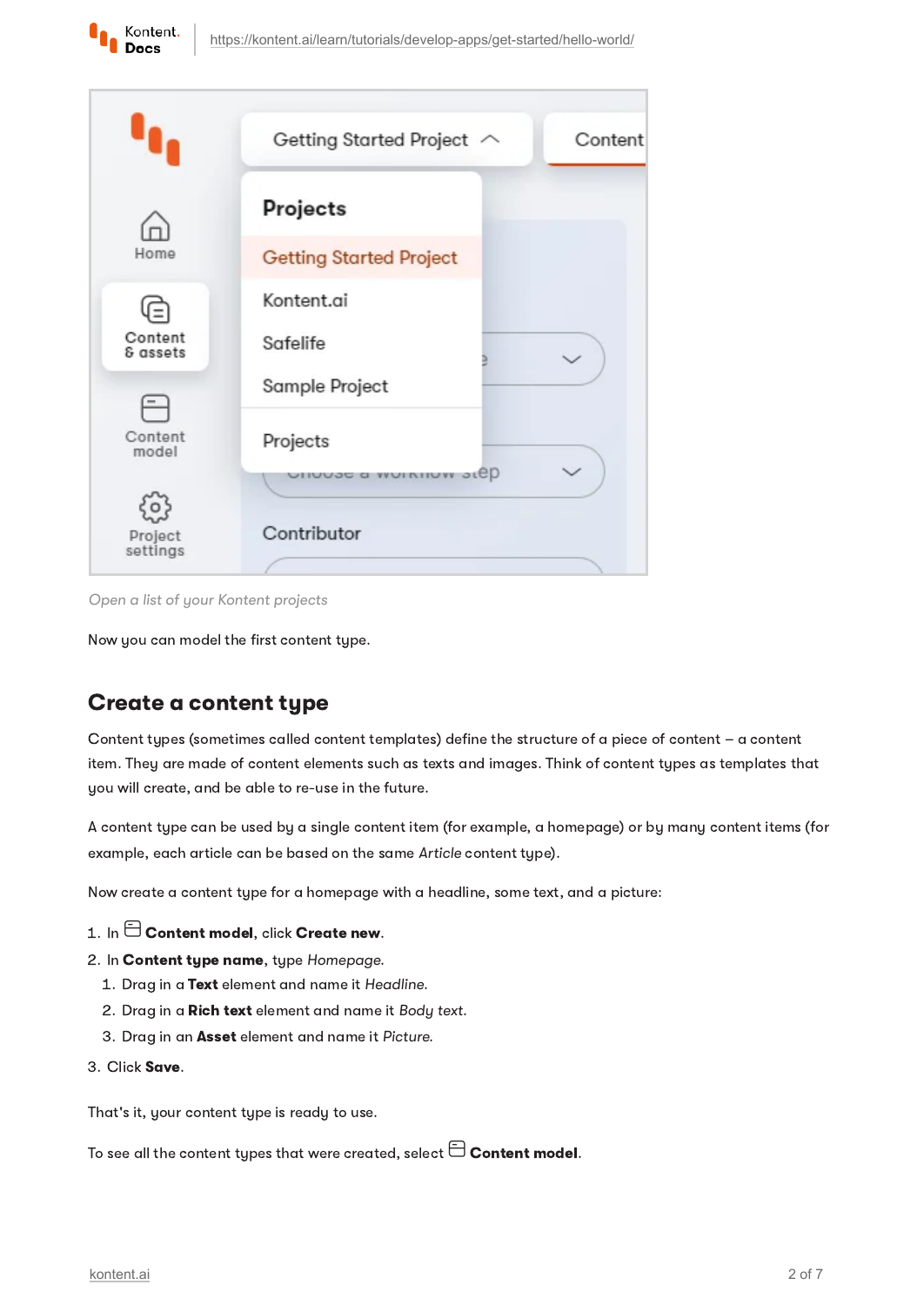

|                                                                                                                                                 |                      | Content elements         |
|-------------------------------------------------------------------------------------------------------------------------------------------------|----------------------|--------------------------|
| Content type name<br>Homepage                                                                                                                   |                      | $=$ Text                 |
|                                                                                                                                                 |                      | P Rich text              |
| + Create new content group                                                                                                                      |                      | # Number                 |
|                                                                                                                                                 |                      | Multiple choice          |
| Ξ<br>Text                                                                                                                                       | $\ddot{\theta}$<br>Ò | <b>□ Date &amp; time</b> |
| Headline                                                                                                                                        |                      | <b>B</b> Asset           |
| The main headline of your homepage. It can be different than the name in Kontent. Simple text elements don't allow any formatting.              |                      | $\bigcirc$ Linked items  |
|                                                                                                                                                 |                      | Custom element           |
| ÷<br>Rich text                                                                                                                                  | ◎ 自                  | Supporting alaments      |
| <b>Body text</b>                                                                                                                                |                      | 空 Guidelines             |
| Write optional guidelines for this element                                                                                                      |                      | El Taxonomy              |
|                                                                                                                                                 |                      | C URL slug               |
| ÷<br>Asset                                                                                                                                      | ⊙<br>$\ddot{a}$      | Content type snippet     |
| Picture                                                                                                                                         |                      | C Subpages               |
| You can include assets in a content item via this content element. The assets you upload are automatically part of the project's Asset library. |                      |                          |
| Write optional guidelines for this element                                                                                                      |                      |                          |

#### Create a content item

You can now create a content item based on the new Homepage content type. A content item is an instance of a content type.

- 1. In  $@$  Content & assets, click Create new.
- 2. If collections are available to you, select one for the new content item.
- 3. Select **Homepage** as the content type.
- 4. In Content item name, type Hello Headless World.
- 5 Fill in the Headline and Body text elements.
- 6. Upload an image to the Picture asset element. If you like, you can use our [Kontent](https://assets-us-01.kc-usercontent.com/ad858591-7c5b-00e9-52c1-796f3aebc535/51ae7f7d-e318-4b75-a1f4-624d6d0b093b/kontent-by-kentico-logo.png) logo ...

| $\omega$<br>Home<br>⊛                                                 | Content item name<br>This name identifies the item elsewhere in your project. If you edit the name, it will change for all languages.<br>ACTIONS<br><b>Hello CaaS World!</b>                                                                   |
|-----------------------------------------------------------------------|------------------------------------------------------------------------------------------------------------------------------------------------------------------------------------------------------------------------------------------------|
| Web<br>Spotlight<br>℮<br>Content<br>6 essets<br>⊟<br>Content<br>model | Headline<br>The main headline of your homepage. It can be different than the name in Kontent. Simple text elements don't allow any formatting.<br>Hello CaaS World!                                                                            |
| EC <sub>2</sub><br>Project<br>settings                                | Body text<br>Provide main content for the homepage.<br>Kentico Kontent is a cloud-based platform based on the concept of Content as a Service (CaaS). It's an<br>application that allows content editors to create, review and manage content. |
| ď<br>o                                                                | Picture<br>Choose an image to show above the headline.<br>PICK FROM ASSETS<br><b>EROWSE</b> or drop assets here to upload.<br>ö<br>D Ł X                                                                                                       |
| TN                                                                    | Kentico Kontent logo                                                                                                                                                                                                                           |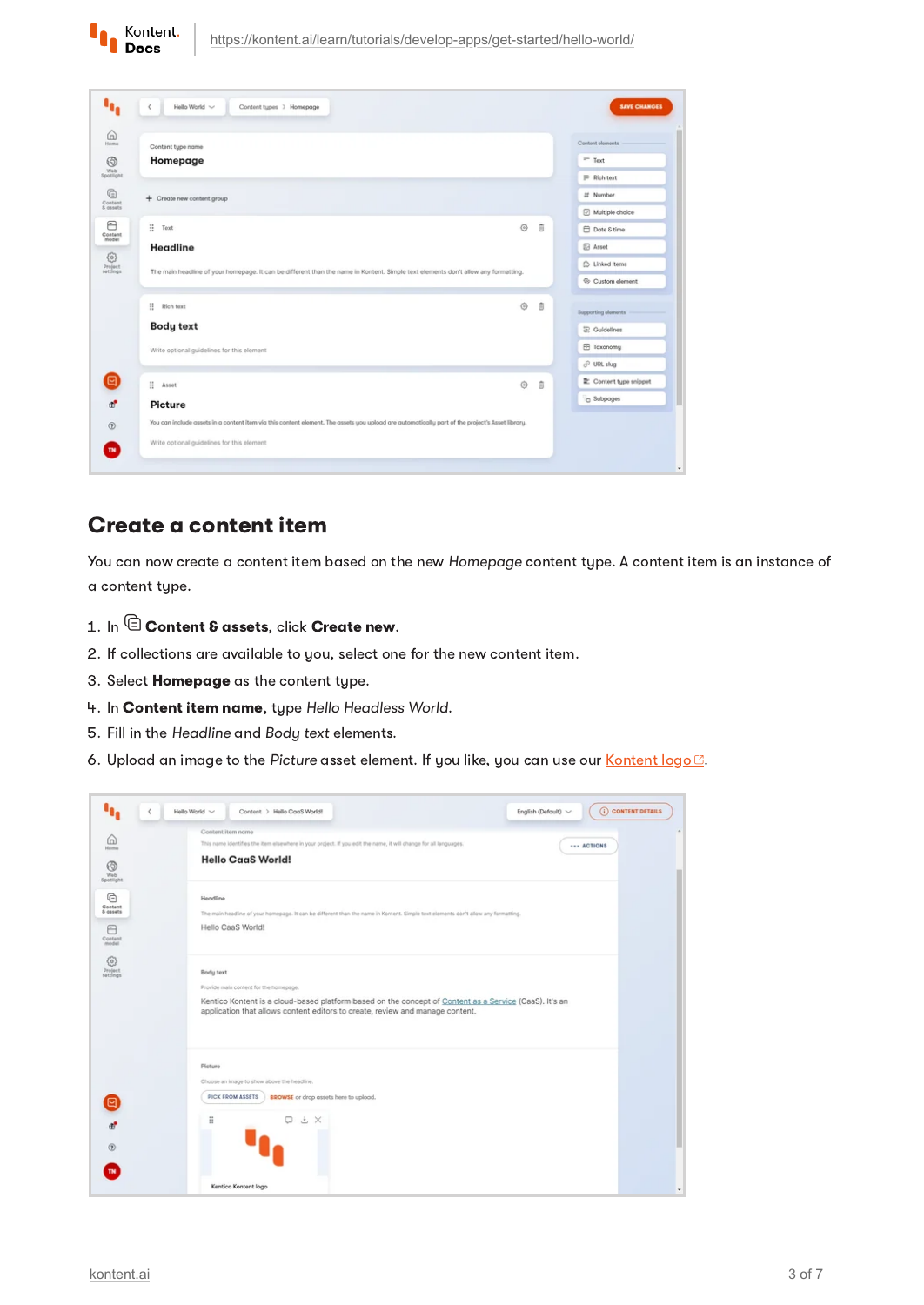

### Publish your content

To publish your content item simply click on the  $\widehat{\nabla}$  **Publish** action button at the top.

Note that you can later set up your content [workflow](https://kontent.ai/learn/tutorials/manage-kontent/roles-and-workflow/manage-workflows/) according to your needs.

A short time after publishing, your content item is publicly available via the Delivery API.

## Access your content

Each content item can be accessed at a specific URL similar to this one:

- 1 Replace with the ID of your project:
	- 1. In  $\widehat{\mathbb{G}}$  Project settings, click API keys.
	-
- 2. In the **Delivery API** card, click  $\mathbb{\mathbb{D}}.$ <br>Replace<br>1. In  $\mathbb{\mathbb{G}}$  **Content & assets**, click the 2 Replace with the codename of your content item:
	- 1. In  $\mathbb \widehat \Xi$  Content & assets, click the Hello Headless World content item to open it.
	- 2. Click the """ **More actions** button in the top-right corner.
	- 3. Click  $^{\{\!\#\!\}}$  Codename at the bottom of the list.
	- Կ. Click  $\mathbb B.$
- 3. Open the URL in your browser.

For example, the URL can look like this:

[https://deliver.kontent.ai/8d20758c-d74c-4f59-ae04-ee928c0816b7/items/hello\\_headless\\_world](https://deliver.kontent.ai/8d20758c-d74c-4f59-ae04-ee928c0816b7/items/hello_headless_world)

The API will return your content item as a [structured](https://kontent.ai/learn/reference/delivery-api/#tag/Content-items) JSON object that is easy to parse by any programming language.

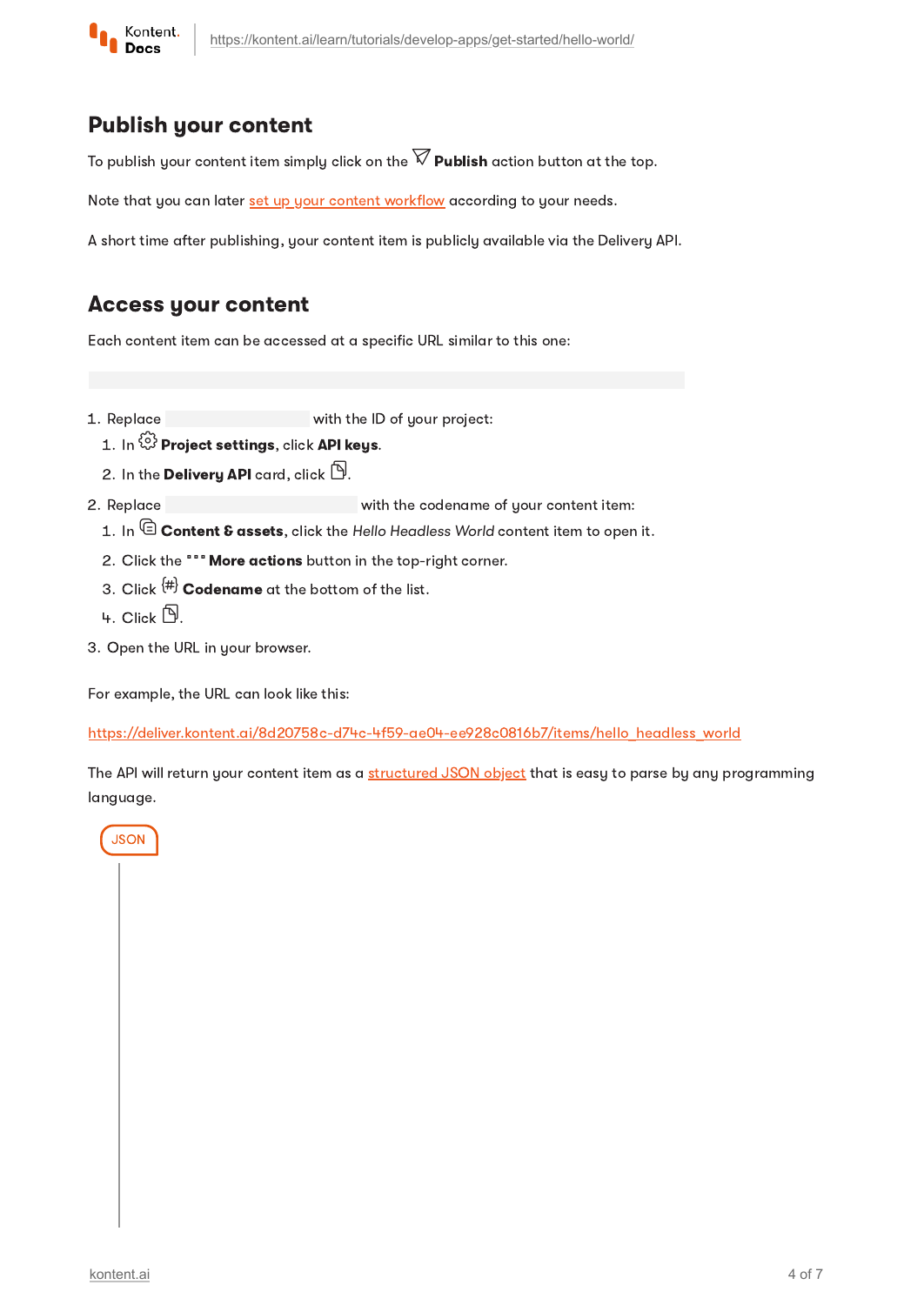

# Display your content on a website

In this part of the tutorial, you will learn how to use JavaScript to display the content from a JSON object onto a web page. The JSON response contains the three elements as objects which are specified by their codenames: , , , , , and

#### Adding HTML

First, you will create an HTML file and declare which HTML elements you want to populate. The order of elements in the HTML file is the order in which the content will appear on the website. Create a new, blank text file and name it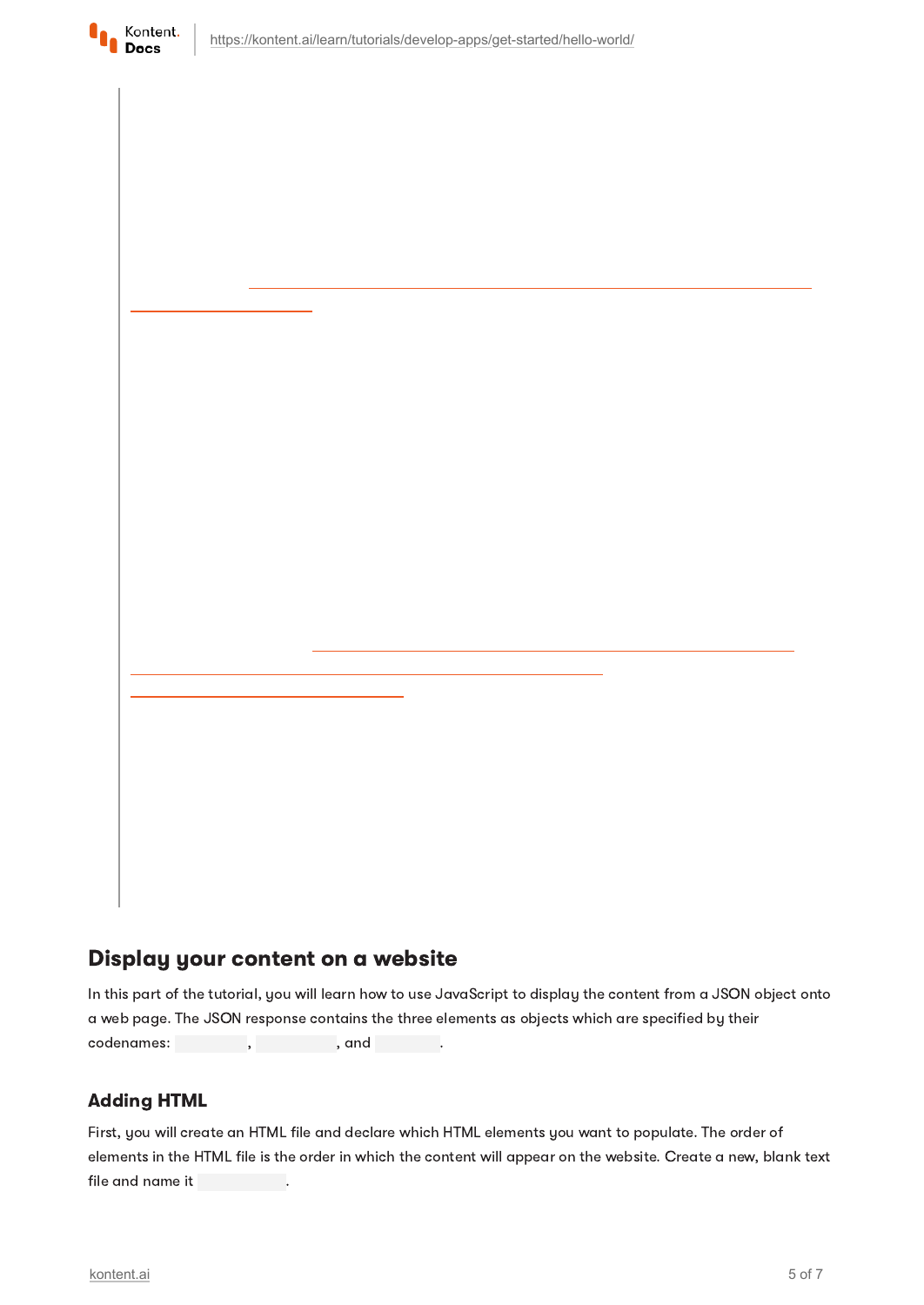

#### Inside of the HTML file insert the following code:



#### Adding JavaScript

Let's populate the , and elements from the HTML file with content from your project. The whose value is "Hello Headless World!" will go into the element, the whose value is the paragraph below the logo will go into the element, and whose value is the URL will show in the element. Now, create a file named and insert the following code:

**JavaScript**